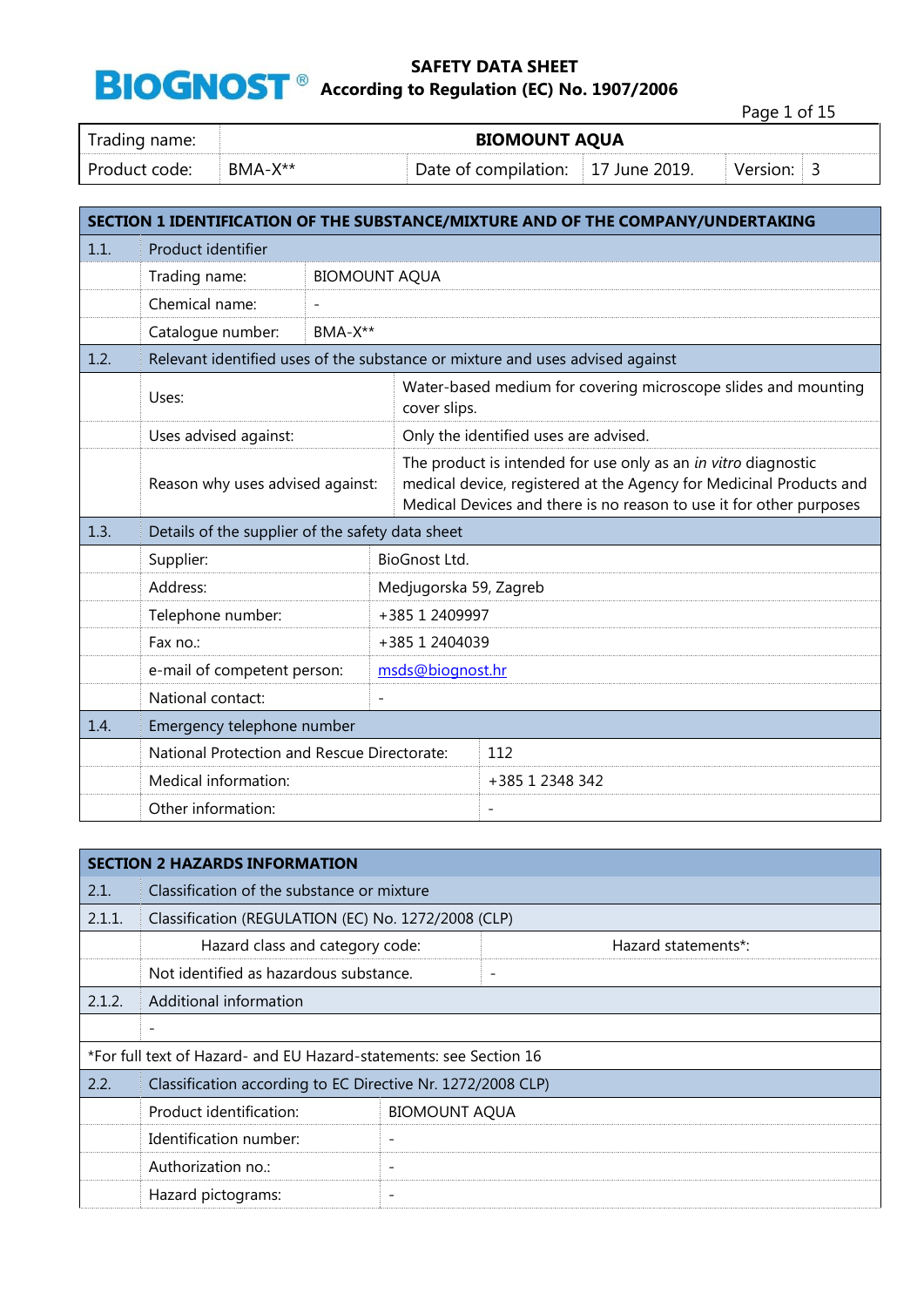**8 According to Regulation (EC) No. 1907/2006** 

Page 2 of 15

| Trading name: | <b>BIOMOUNT AQUA</b> |                                    |  |          |
|---------------|----------------------|------------------------------------|--|----------|
| Product code: | BMA-X**              | Date of compilation: 17 June 2019. |  | Version: |

|      | Signal word:              |  |
|------|---------------------------|--|
|      | Hazard statements:        |  |
|      | Precautionary statements: |  |
|      | Further information:      |  |
| 2.3. | Other hazards             |  |
|      |                           |  |

|                          |                          | <b>SECTION 3 COMPOSITION/INFORMATION ON INGREDIENTS</b> |                                     |                                                                      |
|--------------------------|--------------------------|---------------------------------------------------------|-------------------------------------|----------------------------------------------------------------------|
| CAS/<br>EC/<br>Index no. | REACH<br>Registration No | Weight % content<br>(or range)                          | Identification name                 | Classification according to<br>Regulation (EC) No 1272/2008<br>(CLP) |
|                          |                          |                                                         | Contains no hazardous<br>substances |                                                                      |

|      | <b>SECTION 4 FIRST AID MEASURES</b> |                                                                                                                               |                                                                                                                                                                                                                                                              |  |  |
|------|-------------------------------------|-------------------------------------------------------------------------------------------------------------------------------|--------------------------------------------------------------------------------------------------------------------------------------------------------------------------------------------------------------------------------------------------------------|--|--|
| 4.1. | Description of first aid measures   |                                                                                                                               |                                                                                                                                                                                                                                                              |  |  |
|      | General notes:                      |                                                                                                                               |                                                                                                                                                                                                                                                              |  |  |
|      | Following inhalation:               |                                                                                                                               | Carry the afflicted person out of the contaminated area into a well-<br>ventilated area or out for fresh air. If breathing becomes erratic or it<br>stops, immediately apply artificial respiration (other than mouth-to-<br>mouth) and contact a physician. |  |  |
|      | Following skin contact:             |                                                                                                                               | Remove contaminated clothing. Immediately wash with plenty of<br>water and soap. Seek medical assistance if the symptoms of irritation<br>remain.                                                                                                            |  |  |
|      | Following eye contact:              |                                                                                                                               | Rinse out with plenty of water with the eyelid held wide open using<br>clean fingers. If the symptoms remain, immediately call a physician.                                                                                                                  |  |  |
|      | Following ingestion:                |                                                                                                                               | Do not induce vomiting. Make the afflicted person drink a glass of<br>water. If spontaneous vomiting occurs, wash the mouth with water,<br>then make the person drink 100-200 ml of water and seek medical<br>attention.                                     |  |  |
|      | Self-protection of the first aider: | Treat symptomatically.                                                                                                        |                                                                                                                                                                                                                                                              |  |  |
| 4.2. |                                     |                                                                                                                               | Most important symptoms and effects, both acute and delayed                                                                                                                                                                                                  |  |  |
|      | Following inhalation:               | According to our findings, chemical, physical and toxicological properties of<br>the substance have not been entirely tested. |                                                                                                                                                                                                                                                              |  |  |
|      | Following skin contact:             | According to our findings, chemical, physical and toxicological properties of<br>the substance have not been entirely tested. |                                                                                                                                                                                                                                                              |  |  |
|      | Following eye contact:              | According to our findings, chemical, physical and toxicological properties of<br>the substance have not been entirely tested. |                                                                                                                                                                                                                                                              |  |  |
|      | Following ingestion:                |                                                                                                                               | According to our findings, chemical, physical and toxicological properties of<br>the substance have not been entirely tested.                                                                                                                                |  |  |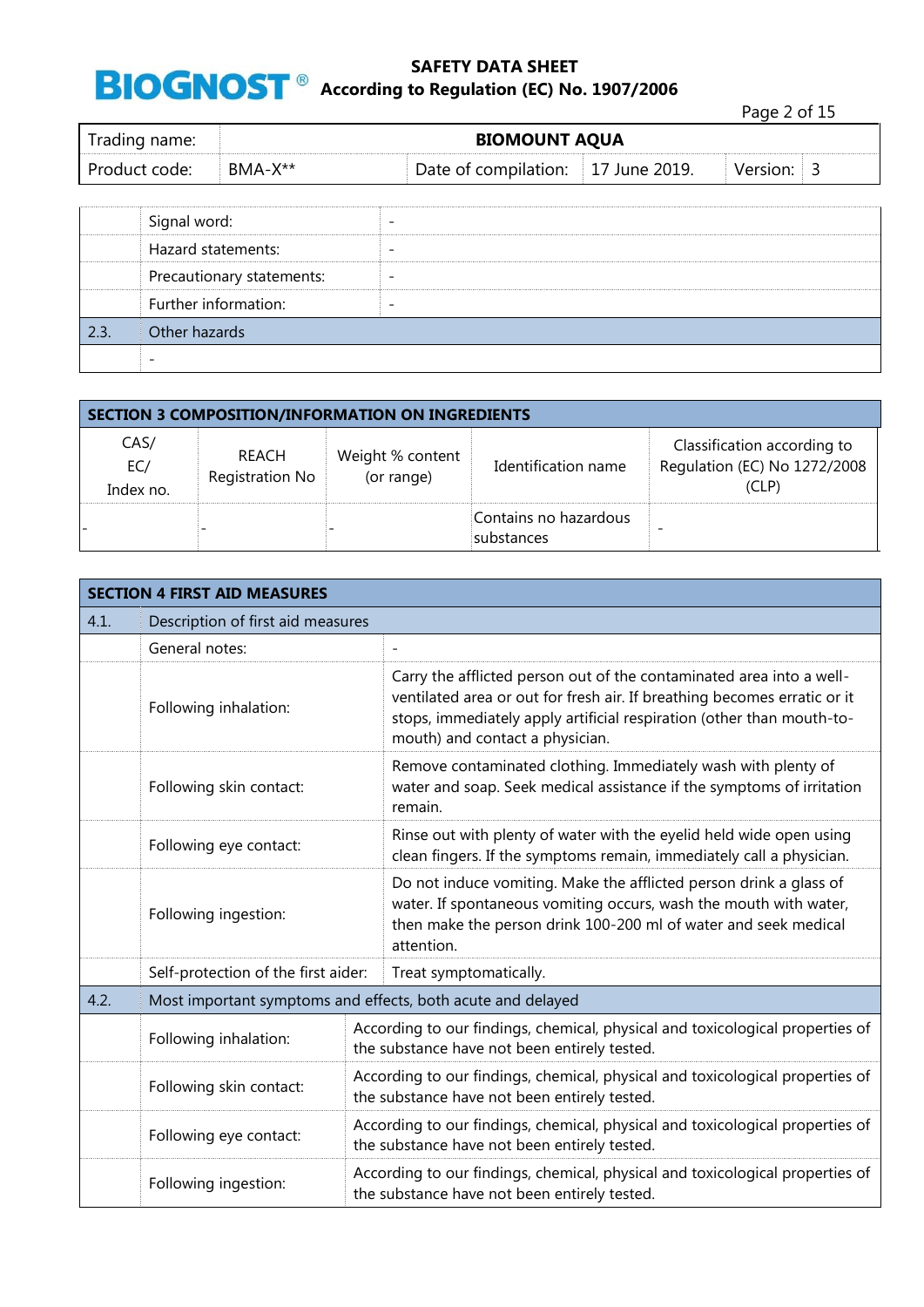**8 According to Regulation (EC) No. 1907/2006** 

|                 |           |                                    | Page 3 of 15 |
|-----------------|-----------|------------------------------------|--------------|
| Trading name:   |           | <b>BIOMOUNT AQUA</b>               |              |
| l Product code: | $BMA-X**$ | Date of compilation: 17 June 2019. | Version:     |

4.3. Indication of any immediate medical attention and special treatment needed -

|      | <b>SECTION 5 FIREFIGHTING MEASURES</b>                            |                                                                                              |  |  |  |
|------|-------------------------------------------------------------------|----------------------------------------------------------------------------------------------|--|--|--|
| 5.1. | Extinguishing media                                               |                                                                                              |  |  |  |
|      | Suitable extinguishing media:                                     | Water spray, dry powder, $CO2$ or alcohol-resistant foam                                     |  |  |  |
|      | Unsuitable extinguishing media:                                   | No information available                                                                     |  |  |  |
| 5.2. | Special hazards arising from the substance or mixture             |                                                                                              |  |  |  |
|      | Hazardous combustion products: No information available           |                                                                                              |  |  |  |
| 5.3. | Advice for firefighters                                           |                                                                                              |  |  |  |
|      |                                                                   | Use a self-contained open-circuit compressed air breathing apparatus and fireproof clothing. |  |  |  |
|      | Cool closed containers exposed to fire with water spray or vapor. |                                                                                              |  |  |  |
| 5.4. | Additional information                                            |                                                                                              |  |  |  |
|      | Remove sources of heat and ignition.                              |                                                                                              |  |  |  |
|      | Do not contaminate the environment with extinguishing media.      |                                                                                              |  |  |  |

|        | <b>SECTION 6 ACCIDENTAL RELEASE MEASURES</b>                                                                                                               |                                                                                                                                                                                                                                                                       |  |  |  |
|--------|------------------------------------------------------------------------------------------------------------------------------------------------------------|-----------------------------------------------------------------------------------------------------------------------------------------------------------------------------------------------------------------------------------------------------------------------|--|--|--|
| 6.1.   | Personal precautions, protective equipment and emergency procedures                                                                                        |                                                                                                                                                                                                                                                                       |  |  |  |
| 6.1.1. | For non-emergency personnel                                                                                                                                |                                                                                                                                                                                                                                                                       |  |  |  |
|        | Protective equipment:                                                                                                                                      | Use personal protective equipment (see Section 8).                                                                                                                                                                                                                    |  |  |  |
|        | Accident prevention methods:                                                                                                                               | Evacuate members of all non-essential personnel and those<br>members without protective equipment. Remove all sources of<br>sparks and ignition. Do not smoke.                                                                                                        |  |  |  |
|        | Emergency procedures:                                                                                                                                      | Mark the area using proper signs.                                                                                                                                                                                                                                     |  |  |  |
| 6.1.2. | For emergency responders:                                                                                                                                  |                                                                                                                                                                                                                                                                       |  |  |  |
|        | Wear protective equipment (see Section 8).                                                                                                                 |                                                                                                                                                                                                                                                                       |  |  |  |
| 6.2.   | Environmental precautions:                                                                                                                                 |                                                                                                                                                                                                                                                                       |  |  |  |
|        | Do not dispose of in sewage, drainage system and waterways. In case of large spillage contact National<br>Protection and Rescue Directorate (NPRD) on 112. |                                                                                                                                                                                                                                                                       |  |  |  |
| 6.3.   | Methods and material for containment and cleaning up                                                                                                       |                                                                                                                                                                                                                                                                       |  |  |  |
| 6.3.1. | Bunding, covering of drains;<br>capping procedures:                                                                                                        | Sand protective barrier or barriers made of similar materials                                                                                                                                                                                                         |  |  |  |
| 6.3.2. | Cleaning up:                                                                                                                                               | Where possible, the substance can be absorbed by using inflammable<br>material (sand, diatomaceous earth, vermiculite). Place the waste material<br>in tightly closed impermeable containers. Store the substance in well<br>ventilated storage rooms until disposal. |  |  |  |
| 6.3.3. | Other information:                                                                                                                                         | Submit for disposal to the legal persons authorized by the Ministry of<br>Environmental and Nature Protection. After disposal of the products, wash<br>the area and and involved materials with water.                                                                |  |  |  |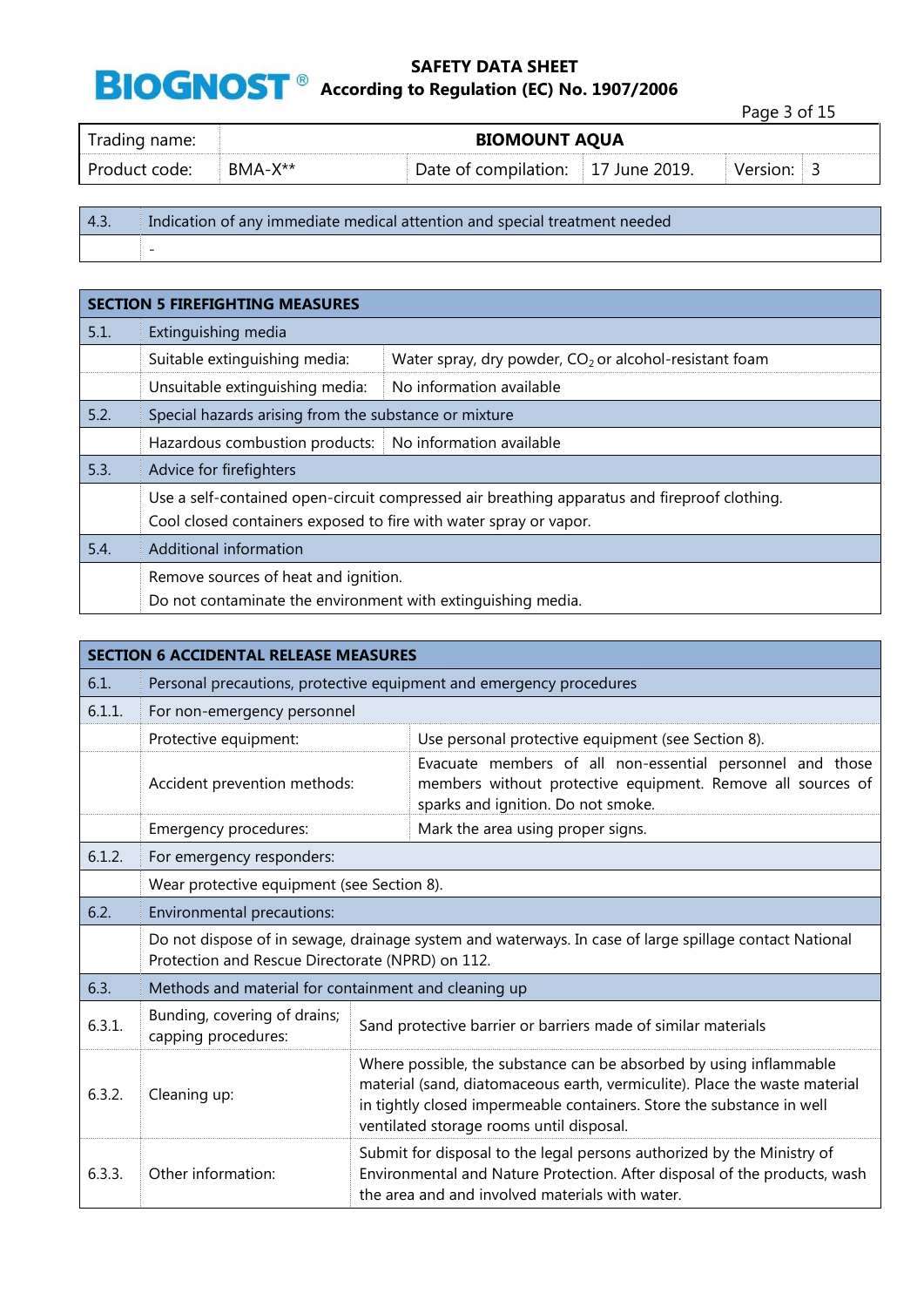**8 According to Regulation (EC) No. 1907/2006** 

Page 4 of 15

| Trading name: | <b>BIOMOUNT AQUA</b> |                                    |  |          |
|---------------|----------------------|------------------------------------|--|----------|
| Product code: | BMA-X**              | Date of compilation: 17 June 2019. |  | Version: |

| 6.4. | Reference to other sections                                     |
|------|-----------------------------------------------------------------|
|      | See Section 7 for information on safe handling.                 |
|      | See Section 8 for information on personal protective equipment. |
|      | See Section 13 for disposal information.                        |

|        | <b>SECTION 7 HANDLING AN STORAGE</b>                                                             |                                                                                                                                                                                      |  |  |  |
|--------|--------------------------------------------------------------------------------------------------|--------------------------------------------------------------------------------------------------------------------------------------------------------------------------------------|--|--|--|
| 7.1.   | Precautions for safe handling                                                                    |                                                                                                                                                                                      |  |  |  |
| 7.1.1. | Protection measures                                                                              |                                                                                                                                                                                      |  |  |  |
|        | Measures to prevent fire:                                                                        | Keep away from sources of heat and ignition. Do<br>not smoke.                                                                                                                        |  |  |  |
|        | Measures to prevent aerosol and dust generation:                                                 | Secure proper ventilation.                                                                                                                                                           |  |  |  |
|        | Measures to protect the environment:                                                             | Prevent spilling into the sewage system and<br>waterways.                                                                                                                            |  |  |  |
|        | Other measures:                                                                                  |                                                                                                                                                                                      |  |  |  |
| 7.1.2. | Advice on general occupational hygiene:                                                          |                                                                                                                                                                                      |  |  |  |
|        | Do not eat, drink or smoke in the workspace. Thoroughly wash hands after work and before eating. |                                                                                                                                                                                      |  |  |  |
| 7.2.   | Conditions for safe storage, including any incompatibilities                                     |                                                                                                                                                                                      |  |  |  |
|        | Technical measures and storage conditions:                                                       | Keep in tightly closed and upright set containers in a well<br>ventilated storage rooms, and away from sources of heat,<br>sunlight, and other incompatible substances.              |  |  |  |
|        | Packaging materials:                                                                             | Manufacturer's original packaging.                                                                                                                                                   |  |  |  |
|        | Requirements for storage rooms and vessels:                                                      | Keep away from food and drink. Keep the containers<br>tightly closed.                                                                                                                |  |  |  |
|        | Advices for storage equipment:                                                                   | The storage must be made of hard material; floors must<br>be resistant to chemicals. There must be no drain that<br>directly leads into sewage system. Secure proper<br>ventilation. |  |  |  |
|        | Further information on storage conditions:                                                       | Do not place the unused material in the storage room<br>and do not use empty containers for storing other<br>chemicals. Do not store with incompatible materials (see<br>Section 9). |  |  |  |
| 7.3.   | Specific end use(s)                                                                              |                                                                                                                                                                                      |  |  |  |
|        | Recommendations:                                                                                 | $\overline{\phantom{0}}$                                                                                                                                                             |  |  |  |
|        | Industrial sector specific solutions:                                                            | $\overline{\phantom{a}}$                                                                                                                                                             |  |  |  |

| SECTION 8 EXPOSURE CONTROLS/PERSONAL PROTECTION |                    |        |                                                         |                                |  |
|-------------------------------------------------|--------------------|--------|---------------------------------------------------------|--------------------------------|--|
| 8.1.                                            | Control parameters |        |                                                         |                                |  |
|                                                 | Substance          | CAS No | Occupational exposure limit<br>values/short term values | <b>Biological limit values</b> |  |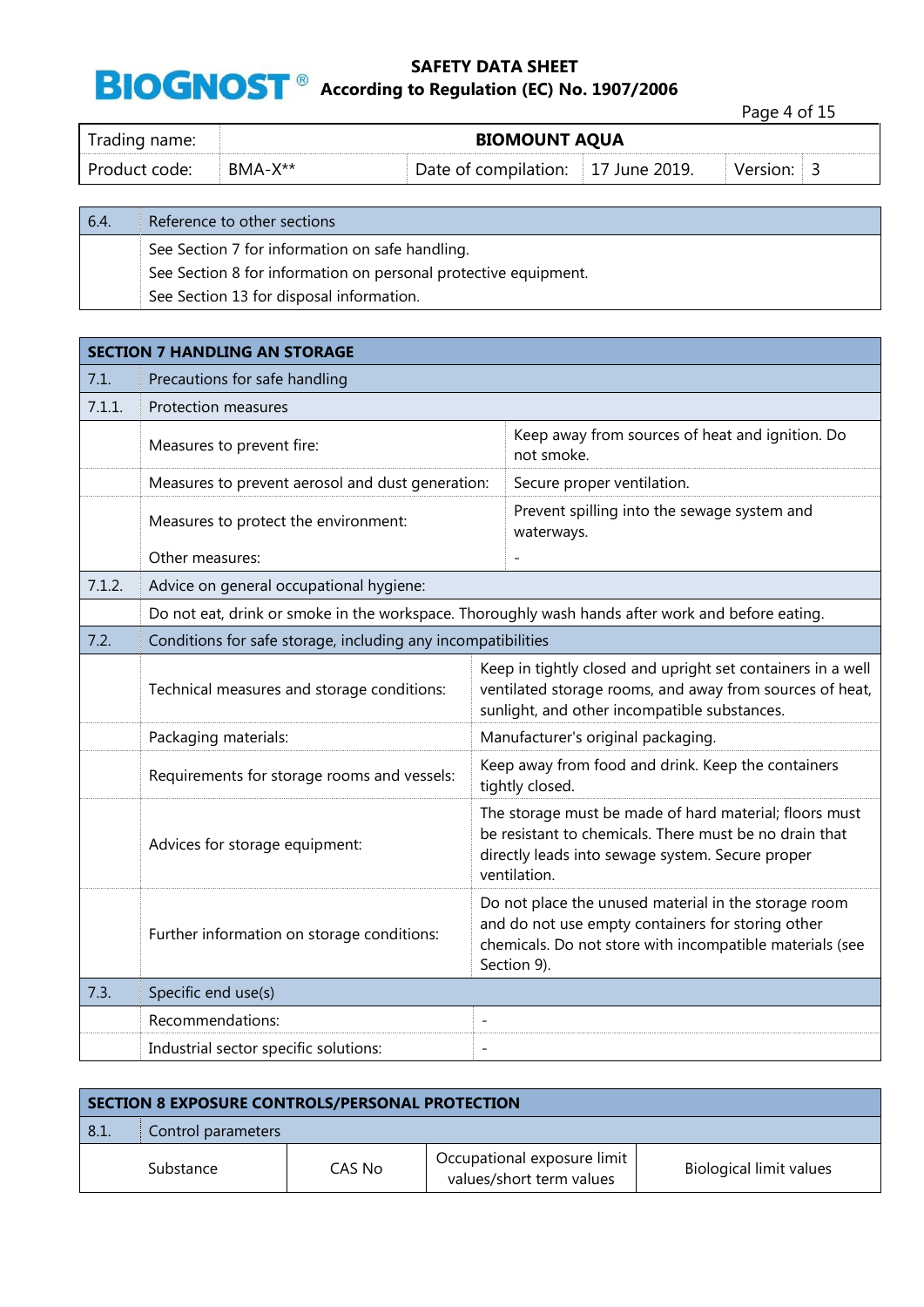during identified uses:

### **SAFETY DATA SHEET BIOGNOST**<sup>®</sup> According to Regulation (EC) No. 1907/2006

Page 5 of 15 Trading name: **BIOMOUNT AQUA** Product code: BMA-X<sup>\*\*</sup> Date of compilation: 17 June 2019. Version: 3 ppm  $\vert$  mg/m<sup>3</sup> - - - - No information available Substance name: -  $EC No:$   $-CAS No:$   $-CAS No:$ **DNEL Industrial Route of exposure:** Acute effect local Acute effect systemic Chronic effect local Chronic effect systemic Oral - - - - Inhalation - - - - Dermal - - - - Critical physical parameters: solubility, flammability, corrosivity: - **Consumer Route of exposure:** Acute effect local Acute effect systemic Chronic effect local Chronic effect systemic Oral - - - - Inhalation - - - - Dermal - - - - **PNEC** Environmental protection target **PNEC** Fresh water No information available Freshwater sediments  $\Box$  No information available Marine water Note as a set of the set of the Marine wailable in the Marine wailable Marine sediments  $\Box$  No information available Food chain **No information available** Microorganisms in sewage treatment No information available Soil (agricultural) Soil (agricultural) No information available Air **No. 1999 Air** No. 1999 **No. 1999 No. 1999 No. 1999 No. 1999 No. 1999 No. 1999 No. 1999 No. 1999 No. 1999 No. 1999 No. 1999 No. 1999 No. 1999 No. 1999 No. 1999 No. 1999 No. 1999 No.** 8.2. Exposure controls 8.2.1. Engineering measures Substance/mixture related measures to prevent exposure Use the product in well ventilated rooms. Use personal protective equipment. Do not eat, drink or smoke in the workspace.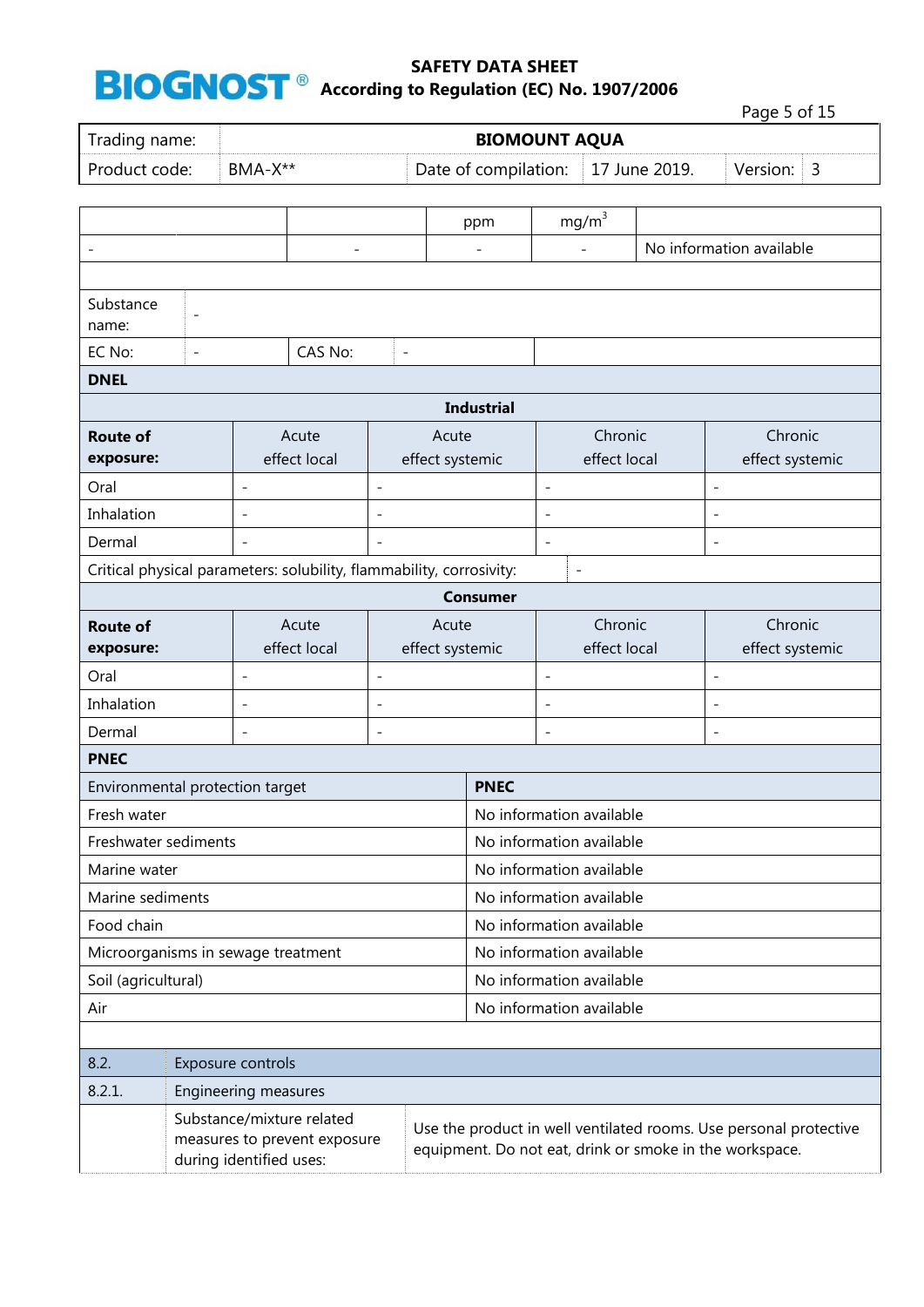**8 According to Regulation (EC) No. 1907/2006** 

Page 6 of 15

| Trading name: | <b>BIOMOUNT AQUA</b> |                                    |  |            |  |  |  |
|---------------|----------------------|------------------------------------|--|------------|--|--|--|
| Product code: | $BMA-X**$            | Date of compilation: 17 June 2019. |  | Version: 3 |  |  |  |

|          | Structural measures to prevent<br>exposure:                |  | No information available                                                                                                                                                                                  |  |  |
|----------|------------------------------------------------------------|--|-----------------------------------------------------------------------------------------------------------------------------------------------------------------------------------------------------------|--|--|
|          | Organisational measures to<br>prevent exposure:            |  | Organization of work in order to reduce other worker's influence<br>during work process.                                                                                                                  |  |  |
|          | Technical measures to prevent<br>exposure:                 |  | Secure proper workspace ventilation in order to keep<br>concentration levels in air below permitted levels.                                                                                               |  |  |
| 8.2.2.   | Personal protection equipment                              |  |                                                                                                                                                                                                           |  |  |
| 8.2.2.1. | Eye and face protection:                                   |  | Safety glasses that stick to face (preventing splashing) (EN 166) or<br>visor.                                                                                                                            |  |  |
| 8.2.2.2. | Skin protection                                            |  |                                                                                                                                                                                                           |  |  |
|          |                                                            |  | Protective gloves must be according to the EU Directive 2016/425/EEC and<br>standard EN 374.                                                                                                              |  |  |
|          | Hand protection:                                           |  | Glove material: nitrile rubber                                                                                                                                                                            |  |  |
|          |                                                            |  | Glove thickness: ≥0.50 mm                                                                                                                                                                                 |  |  |
|          |                                                            |  | Break through time: >480 min                                                                                                                                                                              |  |  |
|          | Other skin protection:                                     |  | Wear antistatic clothing made of natural fibers (such as cotton) with long<br>sleeves (EN 13034), and shoes that cover the entire foot (EN 10335).                                                        |  |  |
| 8.2.2.3. | Respiratory protection:                                    |  | Protective full face mask (EN 136) or half mask (EN 140) equipped with a<br>filter for organic vapors, type "A" (boiling point >65°C) acording to EN<br>14387) used when concentration levels exceed GVI. |  |  |
| 8.2.2.4. | Thermal hazards:                                           |  | No information available                                                                                                                                                                                  |  |  |
| 8.2.3.   | Environmental exposure controls                            |  |                                                                                                                                                                                                           |  |  |
|          | Substance/mixture related<br>measures to prevent exposure: |  | See Section 6                                                                                                                                                                                             |  |  |
|          | Structural measures to prevent<br>exposure:                |  | Use modern equipment.                                                                                                                                                                                     |  |  |
|          | Organisational measures to<br>prevent exposure:            |  | Adapt the work process to the required working conditions of the<br>workplace.                                                                                                                            |  |  |
|          | Technical measures to prevent<br>exposure:                 |  | See Section 6                                                                                                                                                                                             |  |  |

| <b>SECTION 9 PHYSICAL AND CHEMICAL PROPERTIES</b> |                                                       |                          |                          |  |  |
|---------------------------------------------------|-------------------------------------------------------|--------------------------|--------------------------|--|--|
| 9.1.                                              | Information on basic physical and chemical properties |                          |                          |  |  |
|                                                   |                                                       | Value                    | Method                   |  |  |
|                                                   | Physical state:                                       | liquid                   | No information available |  |  |
|                                                   | Color:                                                | pale yellow              | No information available |  |  |
|                                                   | Odor:                                                 | no odor                  | No information available |  |  |
|                                                   | Odor threshold:                                       | No information available | No information available |  |  |
|                                                   | pH:                                                   | No information available | No information available |  |  |
|                                                   | Melting point / freezing point;                       | No information available | No information available |  |  |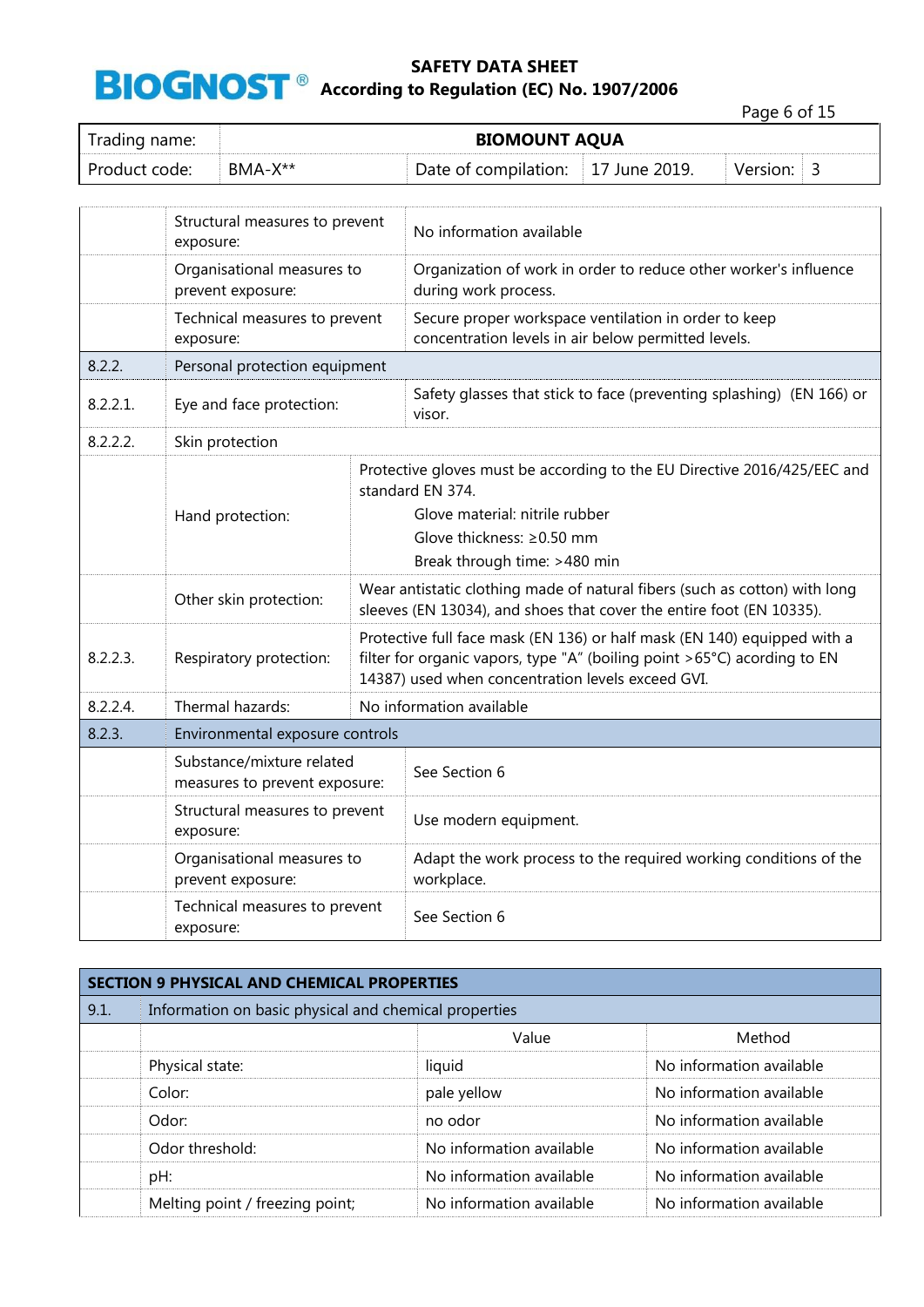**BIOGNOST**<sup>®</sup> According to Regulation (EC) No. 1907/2006

Page 7 of 15 Trading name: **BIOMOUNT AQUA** Product code: BMA-X<sup>\*\*</sup> Date of compilation: 17 June 2019. Version: 3

|      | Initial boiling point and boiling range:             | No information available | No information available |
|------|------------------------------------------------------|--------------------------|--------------------------|
|      | Flash point:                                         | No information available | No information available |
|      | Evaporation rate:                                    | No information available | No information available |
|      | Flammability (solid, gas):                           | No information available | No information available |
|      | Upper/lower flammability or<br>explosive limits:     | No information available | No information available |
|      | Vapor pressure:                                      | No information available | No information available |
|      | Vapor density:                                       | No information available | No information available |
|      | Relative density:                                    | No information available | No information available |
|      | Bulk density:                                        | No information available | No information available |
|      | Solubility(ies):                                     | Soluble in water (20 °C) | No information available |
|      | Partition coefficient: n-octanol/water<br>(log Kow): | No information available | No information available |
|      | Auto-ignition temperature:                           | No information available | No information available |
|      | Decomposition temperature:                           | No information available | No information available |
|      | Viscosity:                                           | No information available | No information available |
|      | Explosive properties:                                | No information available | No information available |
|      | Oxidising properties:                                | No information available | No information available |
| 9.2. | Other information                                    |                          |                          |
|      |                                                      |                          |                          |

|       | <b>SECTION 10 STABILITY AND REACTIVITY</b> |                                                                                             |  |  |
|-------|--------------------------------------------|---------------------------------------------------------------------------------------------|--|--|
| 10.1. | Reactivity:                                | See subsections 10.3 through 10.5.                                                          |  |  |
| 10.2. | Chemical stability:                        | The product is chemically stable under standard ambient<br>conditions of storing and using. |  |  |
| 10.3. | Possibility of hazardous reactions:        | No information available.                                                                   |  |  |
| 10.4. | Conditions to avoid:                       | No information available.                                                                   |  |  |
| 10.5. | Incompatible materials:                    | No information available.                                                                   |  |  |
| 10.6. | Hazardous decomposition products:          | No information available.                                                                   |  |  |

| <b>SECTION 11 TOXICOLOGICAL INFORMATION</b> |                                      |                             |                |                                                           |               |                |  |
|---------------------------------------------|--------------------------------------|-----------------------------|----------------|-----------------------------------------------------------|---------------|----------------|--|
| 11.1.                                       | Information on toxicological effects |                             |                |                                                           |               |                |  |
|                                             | Acute toxicity:                      |                             |                |                                                           |               |                |  |
| Route of<br>exposure:                       |                                      | Method                      | <b>Species</b> | Effective dose<br>$LD_{50}/LC_{50}$ or<br>$ATE_{mixture}$ | Exposure time | <b>Results</b> |  |
| Oral exposure:                              |                                      | No information<br>available |                | $LD_{50}$                                                 |               |                |  |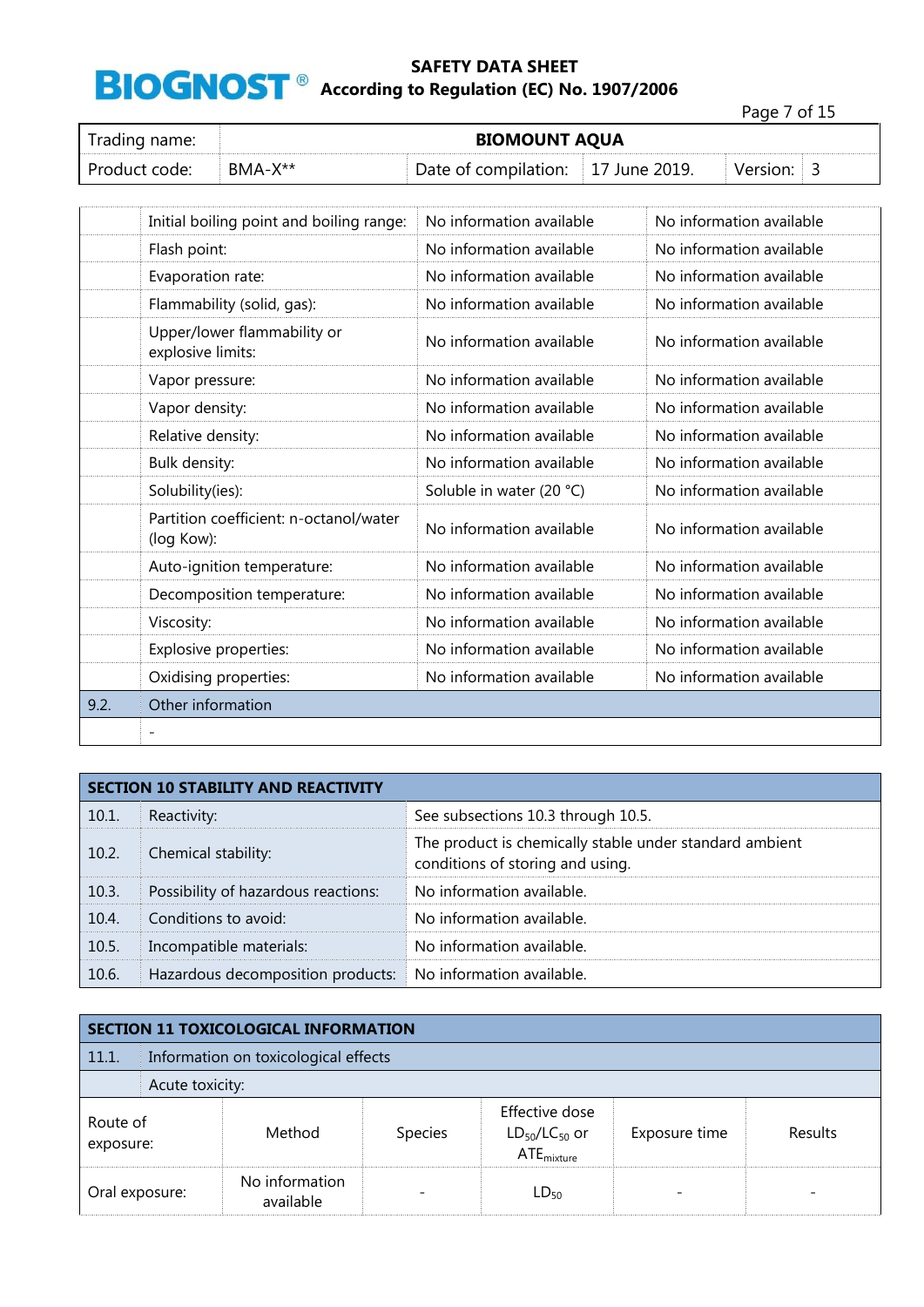|                         |                 |                             |                                                        |                                                                                             |                 |                          |                                | Page 8 of 15 |                |
|-------------------------|-----------------|-----------------------------|--------------------------------------------------------|---------------------------------------------------------------------------------------------|-----------------|--------------------------|--------------------------------|--------------|----------------|
| Trading name:           |                 | <b>BIOMOUNT AQUA</b>        |                                                        |                                                                                             |                 |                          |                                |              |                |
| Product code:           |                 | BMA-X**                     |                                                        | Date of compilation:                                                                        |                 | 17 June 2019.            |                                | Version:     | $\overline{3}$ |
|                         |                 |                             |                                                        |                                                                                             |                 |                          |                                |              |                |
| Dermal exposure:        |                 | No information<br>available |                                                        |                                                                                             | $LD_{50}$       |                          |                                |              |                |
| Inhalation<br>exposure: |                 | No information<br>available |                                                        |                                                                                             | $LC_{50}$       |                          |                                |              |                |
|                         |                 |                             |                                                        |                                                                                             |                 |                          |                                |              |                |
|                         |                 |                             |                                                        | Specific target organ toxicity - single exposure (STOT SE):                                 |                 |                          |                                |              |                |
|                         |                 |                             | Specific effects                                       |                                                                                             |                 | Target organ             |                                | <b>Note</b>  |                |
| Oral exposure:          |                 |                             | No information available                               |                                                                                             |                 | No information available |                                |              |                |
| Dermal exposure:        |                 |                             | No information available                               |                                                                                             |                 | No information available | $\overline{\phantom{a}}$       |              |                |
| Inhalation exposure:    |                 |                             | No information available                               |                                                                                             |                 | No information available | $\overline{\phantom{a}}$       |              |                |
|                         |                 |                             |                                                        |                                                                                             |                 |                          |                                |              |                |
| Respiratory irritation: |                 |                             |                                                        | No information available                                                                    |                 |                          |                                |              |                |
|                         |                 |                             |                                                        |                                                                                             |                 |                          |                                |              |                |
|                         |                 | Irritation and corrosion    |                                                        |                                                                                             |                 |                          |                                |              |                |
| Skin irritation:        |                 | Exposure time               |                                                        | Species                                                                                     | Evaluation      | Method                   |                                | Note         |                |
|                         |                 | $\overline{a}$              | $\overline{\phantom{a}}$<br>L,                         |                                                                                             |                 | $\overline{a}$           | $\overline{\phantom{a}}$       |              |                |
| Eye irritation:         |                 |                             |                                                        | $\overline{a}$                                                                              |                 |                          | $\overline{a}$                 |              |                |
| Sensitization           |                 |                             |                                                        |                                                                                             |                 |                          |                                |              |                |
| Dermal exposure:        |                 | No information available    |                                                        |                                                                                             |                 |                          |                                |              |                |
| Inhalation<br>exposure: |                 | No information available    |                                                        |                                                                                             |                 |                          |                                |              |                |
|                         |                 |                             |                                                        |                                                                                             |                 |                          |                                |              |                |
|                         |                 |                             |                                                        | Symptoms related to the physical, chemical and toxicological characteristics                |                 |                          |                                |              |                |
| Oral exposure:          |                 |                             | have not been entirely tested.                         | According to our findings, chemical, physical and toxicological properties of the substance |                 |                          |                                |              |                |
| Dermal exposure:        |                 |                             | have not been entirely tested.                         | According to our findings, chemical, physical and toxicological properties of the substance |                 |                          |                                |              |                |
| Inhalation exposure:    |                 |                             | have not been entirely tested.                         | According to our findings, chemical, physical and toxicological properties of the substance |                 |                          |                                |              |                |
| Eye exposure:           |                 |                             | have not been entirely tested.                         | According to our findings, chemical, physical and toxicological properties of the substance |                 |                          |                                |              |                |
|                         |                 |                             |                                                        |                                                                                             |                 |                          |                                |              |                |
|                         |                 |                             | Repeated dose toxicity (subacute, subchronic, chronic) |                                                                                             |                 |                          |                                |              |                |
|                         |                 | Dose                        | Exposure<br>time                                       | Species                                                                                     | Method          |                          | Evaluation                     | <b>Note</b>  |                |
| Subacute oral           | No<br>available | information                 | No<br>information<br>available                         | <b>No</b><br>information<br>available                                                       | No<br>available | information              | No<br>information<br>available |              |                |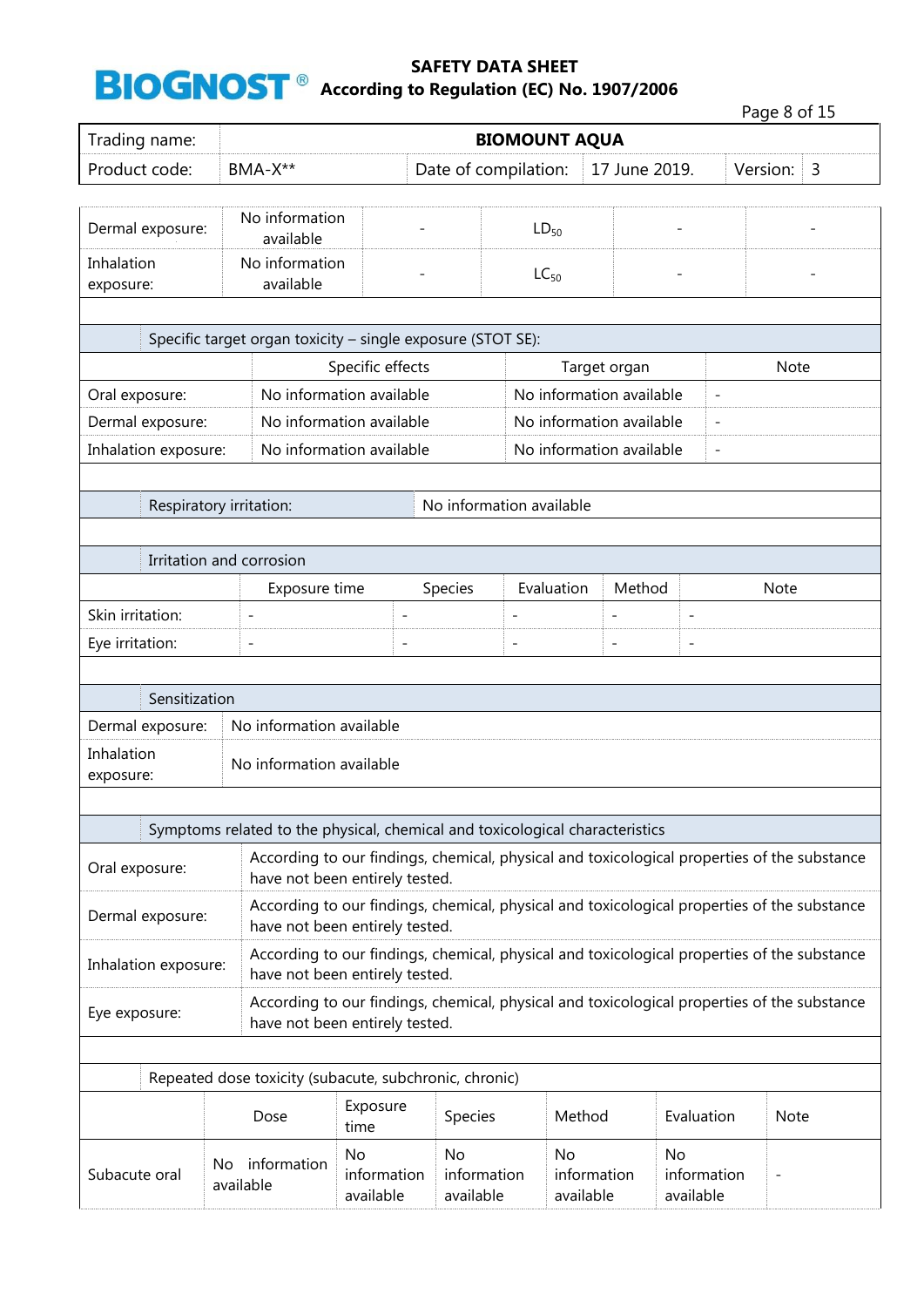Page 9 of 15

| Trading name: | <b>BIOMOUNT AQUA</b> |                                    |  |          |  |  |
|---------------|----------------------|------------------------------------|--|----------|--|--|
| Product code: | $BMA-X**$            | Date of compilation: 17 June 2019. |  | Version: |  |  |

| Subacute<br>dermal       | No information<br>available     | No.<br>information<br>available       | No<br>information<br>available        | No<br>information<br>available        | No<br>information<br>available        | $\overline{\phantom{a}}$ |
|--------------------------|---------------------------------|---------------------------------------|---------------------------------------|---------------------------------------|---------------------------------------|--------------------------|
| Subacute<br>inhalation   | No information<br>available     | <b>No</b><br>information<br>available | <b>No</b><br>information<br>available | <b>No</b><br>information<br>available | <b>No</b><br>information<br>available | $\overline{\phantom{a}}$ |
| Subchronic oral          | information<br>No.<br>available | <b>No</b><br>information<br>available | <b>No</b><br>information<br>available | <b>No</b><br>information<br>available | <b>No</b><br>information<br>available |                          |
| Subchronic<br>dermal     | No information<br>available     | <b>No</b><br>information<br>available | <b>No</b><br>information<br>available | <b>No</b><br>information<br>available | <b>No</b><br>information<br>available |                          |
| Subchronic<br>inhalation | information<br>No.<br>available | No<br>information<br>available        | No<br>information<br>available        | No<br>information<br>available        | No<br>information<br>available        | $\overline{\phantom{a}}$ |
| Chronic oral             | information<br>No.<br>available | <b>No</b><br>information<br>available | <b>No</b><br>information<br>available | <b>No</b><br>information<br>available | <b>No</b><br>information<br>available |                          |
| Chronic dermal           | No information<br>available     | <b>No</b><br>information<br>available | <b>No</b><br>information<br>available | <b>No</b><br>information<br>available | <b>No</b><br>information<br>available | $\overline{\phantom{a}}$ |
| Chronic<br>inhalation    | No information<br>available     | <b>No</b><br>information<br>available | <b>No</b><br>information<br>available | <b>No</b><br>information<br>available | <b>No</b><br>information<br>available | $\overline{\phantom{a}}$ |

|                                  | Specific target organ toxicity – repeated exposure (STOT RE):      |                          |                          |                          |                          |  |  |
|----------------------------------|--------------------------------------------------------------------|--------------------------|--------------------------|--------------------------|--------------------------|--|--|
| Specific effects<br>Target organ |                                                                    |                          |                          |                          |                          |  |  |
| Subacute oral                    |                                                                    | No information available |                          | No information available | $\overline{\phantom{a}}$ |  |  |
| Subacute dermal                  |                                                                    | No information available |                          | No information available | $\overline{\phantom{a}}$ |  |  |
|                                  | Subacute inhalation                                                | No information available |                          | No information available | $\overline{\phantom{a}}$ |  |  |
| Subchronic oral                  |                                                                    | No information available |                          | No information available |                          |  |  |
| Subchronic dermal                |                                                                    | No information available |                          | No information available | $\overline{\phantom{a}}$ |  |  |
| Subchronic inhalation            |                                                                    | No information available |                          | No information available |                          |  |  |
| Chronic oral                     |                                                                    | No information available |                          | No information available | $\overline{\phantom{a}}$ |  |  |
| Chronic dermal                   |                                                                    | No information available |                          | No information available |                          |  |  |
|                                  | Chronic inhalation                                                 | No information available |                          | No information available | $\overline{\phantom{a}}$ |  |  |
|                                  |                                                                    |                          |                          |                          |                          |  |  |
|                                  | CMR effects (carcinogenicity, mutagenicity, reproductive toxicity) |                          |                          |                          |                          |  |  |
|                                  | Carcinogenicity:                                                   |                          | No information available |                          |                          |  |  |
|                                  | Mutagenicity in-vitro:                                             |                          | No information available |                          |                          |  |  |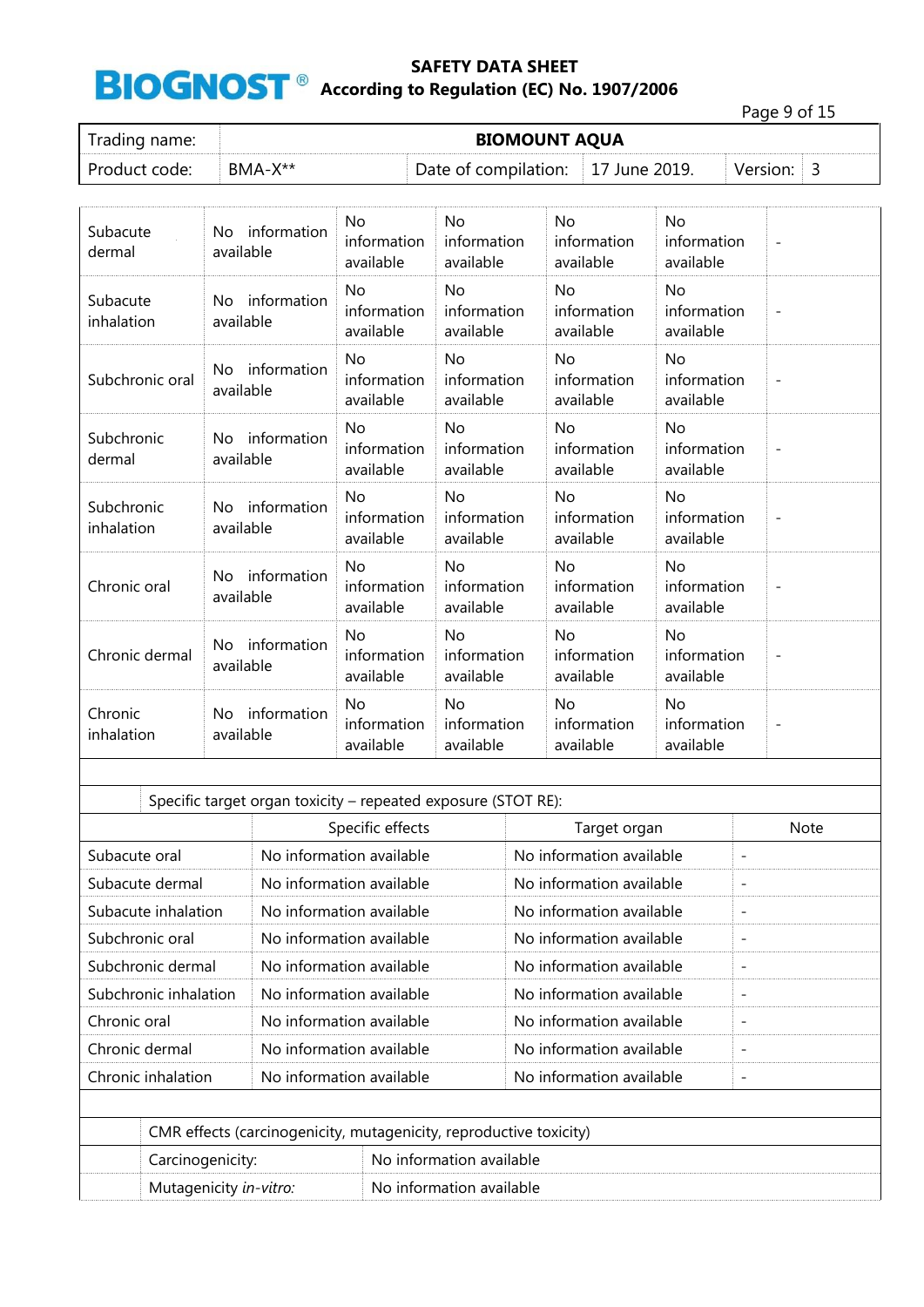#### **8 According to Regulation (EC) No. 1907/2006**

Page 10 of 15

| Trading name: | <b>BIOMOUNT AQUA</b> |                                    |  |          |  |  |  |
|---------------|----------------------|------------------------------------|--|----------|--|--|--|
| Product code: | $BMA-X^{**}$         | Date of compilation: 17 June 2019. |  | Version: |  |  |  |

|       | Genotoxicity:                                                            |  | No information available |  |  |  |  |  |
|-------|--------------------------------------------------------------------------|--|--------------------------|--|--|--|--|--|
|       | Mutagenicity in-vivo:                                                    |  | No information available |  |  |  |  |  |
|       | Germ cell mutagenicity:                                                  |  | No information available |  |  |  |  |  |
|       | Reproductive toxicity:                                                   |  | No information available |  |  |  |  |  |
|       |                                                                          |  |                          |  |  |  |  |  |
|       | Summary of evaluation of the CMR properties:<br>$\overline{\phantom{a}}$ |  |                          |  |  |  |  |  |
|       |                                                                          |  |                          |  |  |  |  |  |
| 11.2. | Practical experiences:                                                   |  |                          |  |  |  |  |  |
|       | Remarks relevant for classification:                                     |  | No information available |  |  |  |  |  |
|       | Other remarks:                                                           |  | No information available |  |  |  |  |  |
|       |                                                                          |  |                          |  |  |  |  |  |
| 11.3. | General notes:                                                           |  |                          |  |  |  |  |  |
|       | $\overline{\phantom{a}}$                                                 |  |                          |  |  |  |  |  |

| <b>SECTION 12 ECOLOGICAL INFORMATION:</b> |           |                   |                             |                                       |                                       |                          |  |  |
|-------------------------------------------|-----------|-------------------|-----------------------------|---------------------------------------|---------------------------------------|--------------------------|--|--|
| 12.1.<br><b>Toxicity</b>                  |           |                   |                             |                                       |                                       |                          |  |  |
| Acute toxicity                            | Dose      | Exposure<br>time  | Species                     | Method                                | Evaluation                            | <b>Note</b>              |  |  |
| Fish                                      | $LC_{50}$ | 96 hours          | No information<br>available | <b>No</b><br>information<br>available | No<br>information<br>available        | $\overline{a}$           |  |  |
| Crustacea:                                | $EC_{50}$ | 48 hours          | No information<br>available | <b>No</b><br>information<br>available | <b>No</b><br>information<br>available | $\overline{\phantom{a}}$ |  |  |
| Algae/aquatic plants                      | $IC_{50}$ | 8 days            | No information<br>available | <b>No</b><br>information<br>available | <b>No</b><br>information<br>available | $\overline{a}$           |  |  |
| Microorganisms                            | $LC_{50}$ | 72 hours          | $\overline{\phantom{a}}$    | $\frac{1}{2}$                         |                                       | $\overline{\phantom{a}}$ |  |  |
| Chronic toxicity                          | Dose      | Exposure<br>time  | Species                     | Method                                | Evaluation                            | <b>Note</b>              |  |  |
| Fish                                      | $LC_{50}$ | 96 hours          | No information<br>available | <b>No</b><br>information<br>available | <b>No</b><br>information<br>available | $\overline{\phantom{a}}$ |  |  |
| Crustacea:                                | $EC_{50}$ | 48 hours          | No information<br>available | <b>No</b><br>information<br>available | <b>No</b><br>information<br>available | $\overline{\phantom{0}}$ |  |  |
| Algae/aquatic plants                      | $IC_{50}$ | 72 hours          | No information<br>available | <b>No</b><br>information<br>available | No<br>information<br>available        | $\overline{a}$           |  |  |
| Other organisms                           |           | $\qquad \qquad -$ |                             |                                       |                                       |                          |  |  |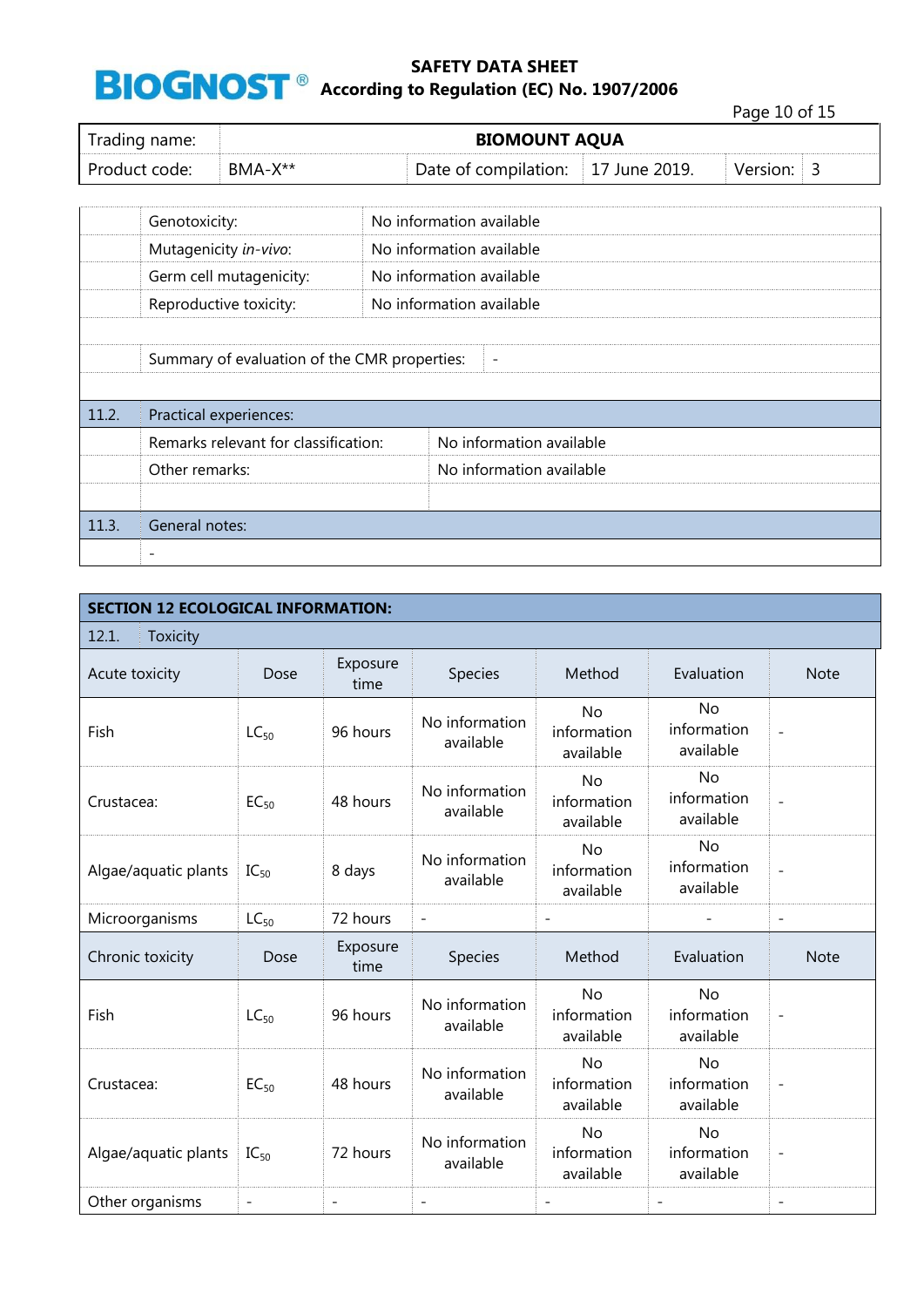Page 11 of 15

| Trading name: | <b>BIOMOUNT AQUA</b> |                                    |  |          |  |  |  |
|---------------|----------------------|------------------------------------|--|----------|--|--|--|
| Product code: | BMA-X**              | Date of compilation: 17 June 2019. |  | Version: |  |  |  |

| 12.2.                       | Persistence and degradability |                        |                                                   |             |                 |                             |                                |    |                                       |            |                             |                          |
|-----------------------------|-------------------------------|------------------------|---------------------------------------------------|-------------|-----------------|-----------------------------|--------------------------------|----|---------------------------------------|------------|-----------------------------|--------------------------|
|                             | Abiotic degradation           |                        |                                                   |             |                 |                             |                                |    |                                       |            |                             |                          |
|                             |                               |                        | Degradation half-lives                            |             |                 |                             | Method                         |    |                                       | Evaluation |                             | <b>Note</b>              |
| Marine<br>water             |                               |                        | No information available                          |             |                 |                             | No information available       |    | No information available              |            |                             | $\overline{\phantom{m}}$ |
| Fresh water                 |                               |                        | No information available                          |             |                 |                             | No information available       |    | No information available              |            |                             | $\overline{a}$           |
| Air                         |                               |                        | No information available                          |             |                 |                             | No information available       |    | No information available              |            |                             | $\overline{\phantom{0}}$ |
| Soil                        |                               |                        | No information available                          |             |                 |                             | No information available       |    | No information available              |            |                             | $\overline{a}$           |
|                             |                               |                        |                                                   |             |                 |                             |                                |    |                                       |            |                             |                          |
|                             | Biodegradation                |                        |                                                   |             |                 |                             |                                |    |                                       |            |                             |                          |
|                             | % Degradation                 |                        | Time (days)                                       |             |                 |                             | Method                         |    | Evaluation                            |            |                             | <b>Note</b>              |
| No information<br>available |                               |                        | <b>No</b><br>available                            | information |                 | No information<br>available |                                |    | No information<br>available           |            | No information<br>available |                          |
|                             |                               |                        |                                                   |             |                 |                             |                                |    |                                       |            |                             |                          |
|                             |                               |                        |                                                   |             |                 |                             |                                |    |                                       |            |                             |                          |
|                             |                               |                        |                                                   |             |                 |                             |                                |    |                                       |            |                             |                          |
| 12.3.                       |                               |                        | Bioaccumulative potential                         |             |                 |                             |                                |    |                                       |            |                             |                          |
|                             |                               |                        | Partition coefficient: n-octanol/water (log Kow): |             |                 |                             |                                |    |                                       |            |                             |                          |
| Value                       |                               |                        | Concentration                                     | pH          |                 | $^{\circ}$ C                | Method                         |    | Evaluation                            |            |                             | <b>Note</b>              |
|                             |                               | <b>No</b><br>available | information                                       |             |                 | No information<br>available |                                |    | No information<br>available           |            | $\overline{\phantom{a}}$    |                          |
|                             |                               |                        |                                                   |             |                 |                             |                                |    |                                       |            |                             |                          |
|                             |                               |                        |                                                   |             |                 |                             |                                |    |                                       |            |                             |                          |
|                             |                               |                        | Bioconcentration factor (BCF)                     |             |                 |                             |                                |    |                                       |            |                             |                          |
|                             | Value                         |                        |                                                   | Species     |                 |                             | Method                         |    | Evaluation                            |            |                             | Note                     |
| No information<br>available |                               |                        | No<br>available                                   | information |                 | available                   | No information                 |    | No information<br>available           |            | No information<br>available |                          |
|                             |                               |                        |                                                   |             |                 |                             |                                |    |                                       |            |                             |                          |
|                             |                               |                        |                                                   |             |                 |                             |                                |    |                                       |            |                             |                          |
|                             |                               |                        |                                                   |             |                 |                             |                                |    |                                       |            |                             |                          |
|                             |                               |                        | Chronic ecotoxicity                               |             |                 |                             |                                |    |                                       |            |                             |                          |
|                             | Value                         |                        |                                                   | Dose        |                 | Exposure<br>time            | Species                        |    | Method                                |            | Evaluation                  | Note                     |
| Chronic toxicity on fish    |                               |                        | $LC_{50}$                                         |             | No<br>available | information                 | No<br>information<br>available | No | information<br>available<br>available |            | No information              | $\qquad \qquad -$        |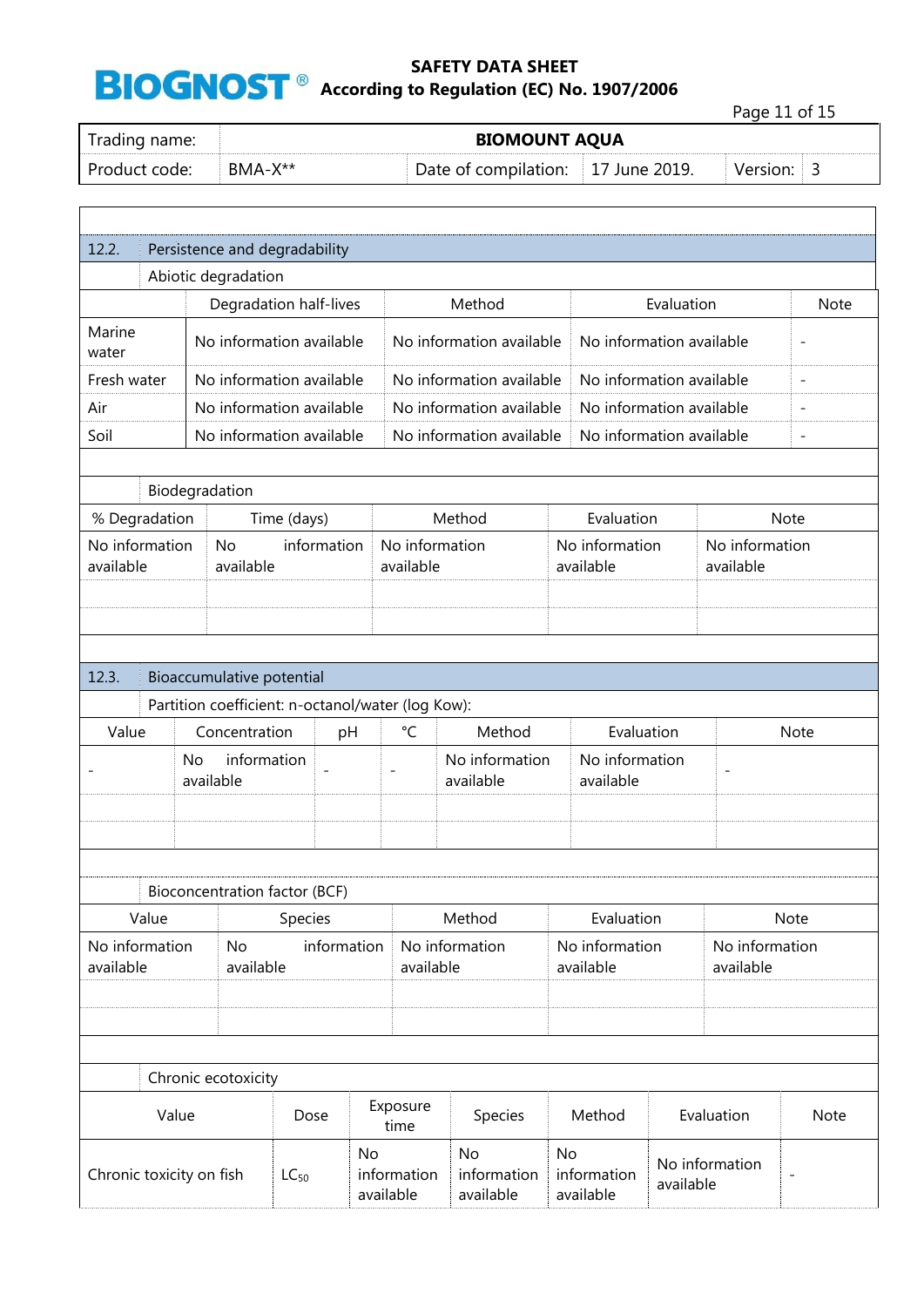Page 12 of 15

| $1.49c + 1.4c$<br><b>BIOMOUNT AQUA</b><br>Trading name: |                                                                |                          |                                |                                           |                             |                                                                   |                             |                                          |                                                         |                |                          |                                                                                                |      |
|---------------------------------------------------------|----------------------------------------------------------------|--------------------------|--------------------------------|-------------------------------------------|-----------------------------|-------------------------------------------------------------------|-----------------------------|------------------------------------------|---------------------------------------------------------|----------------|--------------------------|------------------------------------------------------------------------------------------------|------|
| Product code:                                           |                                                                |                          | BMA-X**                        |                                           |                             | Date of compilation:<br>17 June 2019.<br>Version:                 |                             |                                          |                                                         |                |                          | 3                                                                                              |      |
|                                                         |                                                                |                          |                                |                                           |                             |                                                                   |                             |                                          |                                                         |                |                          |                                                                                                |      |
| Chronic toxicity on<br>$EC_{50}$<br>crustacea (Daphnia) |                                                                |                          | No<br>information<br>available |                                           | <b>No</b>                   | <b>No</b><br>information<br>information<br>available<br>available |                             |                                          | No information<br>$\overline{\phantom{0}}$<br>available |                |                          |                                                                                                |      |
| 12.4.                                                   | Mobility in soil                                               |                          |                                |                                           |                             |                                                                   |                             |                                          |                                                         |                |                          |                                                                                                |      |
|                                                         | Known or predicted distribution in environmental compartments: |                          |                                |                                           |                             |                                                                   |                             |                                          |                                                         |                |                          |                                                                                                |      |
|                                                         |                                                                |                          | No information available       |                                           |                             |                                                                   |                             |                                          |                                                         |                |                          |                                                                                                |      |
|                                                         |                                                                | Surface tension:         |                                |                                           |                             |                                                                   |                             |                                          |                                                         |                |                          |                                                                                                |      |
|                                                         |                                                                | Value                    |                                | $^{\circ}$ C                              |                             | Concentration                                                     |                             |                                          | Method                                                  |                |                          | Note                                                                                           |      |
|                                                         | <b>No</b>                                                      | information<br>available | <b>No</b>                      | information<br>available                  | available                   | No information                                                    |                             | available                                | No information                                          |                |                          |                                                                                                |      |
|                                                         |                                                                |                          |                                |                                           |                             |                                                                   |                             |                                          |                                                         |                |                          |                                                                                                |      |
|                                                         |                                                                |                          | Adsorption / desorption        |                                           |                             |                                                                   |                             |                                          |                                                         |                |                          |                                                                                                |      |
| Transport                                               |                                                                |                          | A/D coefficient                | Henry's constant                          | log Kow                     |                                                                   |                             | Evaporation rate                         |                                                         |                | Method                   |                                                                                                | Note |
| Soil-water                                              |                                                                | No<br>available          |                                | information                               | available                   | No information                                                    | No information<br>available |                                          |                                                         | available      | No information           | $\overline{\phantom{0}}$                                                                       |      |
| Water-air                                               |                                                                | No<br>available          |                                | information                               |                             | No information<br>available<br>available                          |                             | No information                           | No information<br>available                             |                |                          | $\qquad \qquad -$                                                                              |      |
| Soil-air                                                |                                                                | No<br>available          |                                | information                               | No information<br>available |                                                                   |                             | No information<br>available<br>available |                                                         | No information | $\overline{\phantom{a}}$ |                                                                                                |      |
| 12.5.                                                   |                                                                |                          |                                | Results of PBT and vPvB assessment        |                             |                                                                   |                             |                                          |                                                         |                |                          |                                                                                                |      |
|                                                         |                                                                |                          | No information available       |                                           |                             |                                                                   |                             |                                          |                                                         |                |                          |                                                                                                |      |
|                                                         |                                                                |                          |                                |                                           |                             |                                                                   |                             |                                          |                                                         |                |                          |                                                                                                |      |
| 12.6.                                                   |                                                                |                          | Other adverse effects          |                                           |                             |                                                                   |                             |                                          |                                                         |                |                          |                                                                                                |      |
|                                                         |                                                                |                          | No information available       |                                           |                             |                                                                   |                             |                                          |                                                         |                |                          |                                                                                                |      |
|                                                         |                                                                |                          |                                |                                           |                             |                                                                   |                             |                                          |                                                         |                |                          |                                                                                                |      |
|                                                         |                                                                |                          |                                | <b>SECTION 13 DISPOSAL CONSIDERATIONS</b> |                             |                                                                   |                             |                                          |                                                         |                |                          |                                                                                                |      |
| 13.1.                                                   |                                                                |                          |                                | Waste treatment methods                   |                             |                                                                   |                             |                                          |                                                         |                |                          |                                                                                                |      |
| 13.1.1.                                                 |                                                                |                          |                                | Product/Packaging disposal:               |                             |                                                                   |                             |                                          |                                                         |                |                          |                                                                                                |      |
|                                                         |                                                                | Protection.              |                                |                                           |                             |                                                                   |                             |                                          |                                                         |                |                          | Submit for disposal to the legal person authorized by the Ministry of Environmental and Nature |      |
|                                                         |                                                                |                          |                                |                                           |                             |                                                                   |                             |                                          |                                                         |                |                          |                                                                                                |      |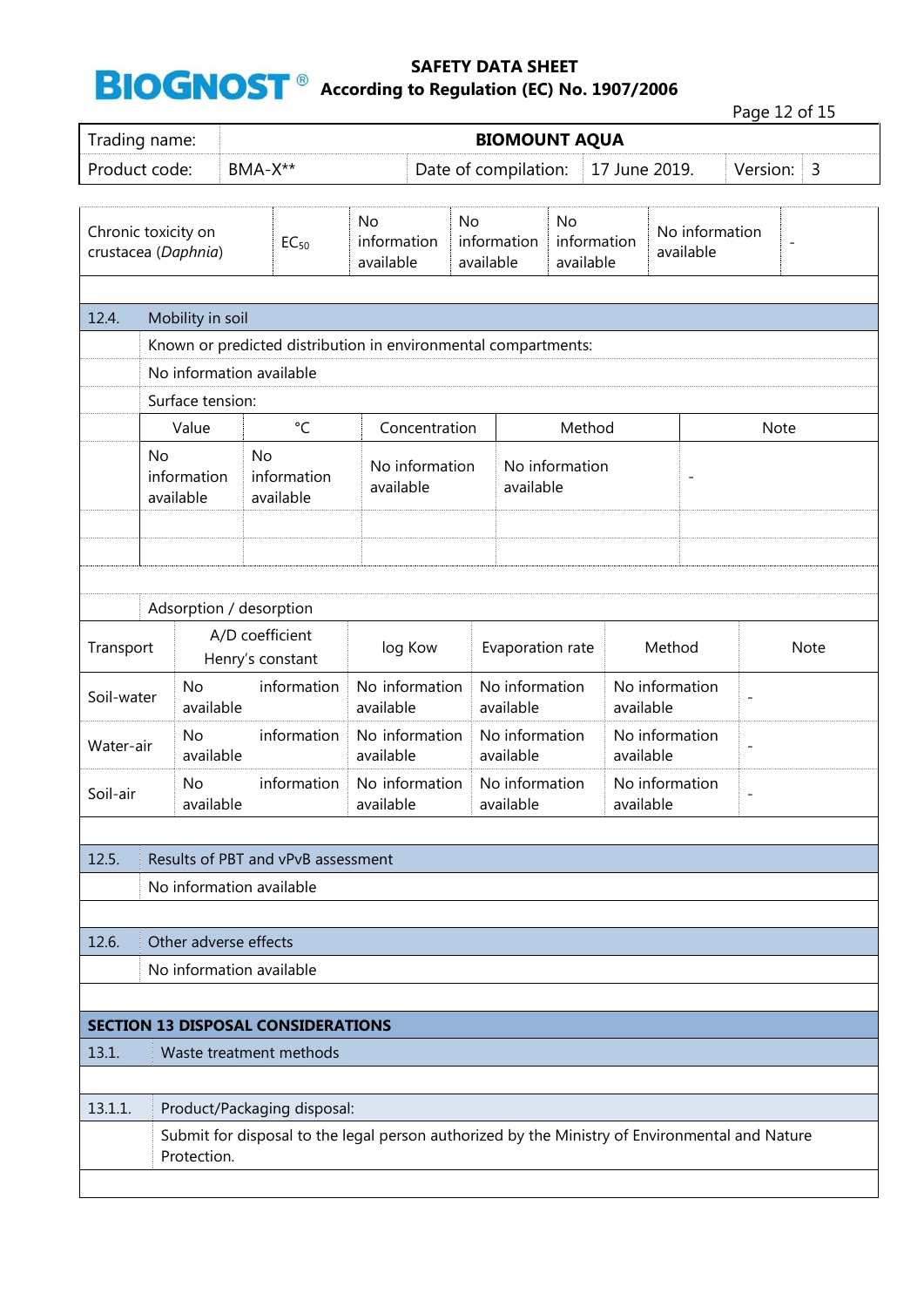**BIOGNOST**<sup>®</sup> According to Regulation (EC) No. 1907/2006

Page 13 of 15 Trading name: **BIOMOUNT AQUA** Product code: BMA-X<sup>\*\*</sup> Date of compilation: 17 June 2019. Version: 3 13.1.2. Waste codes/waste designations according to Law: No information available 13.1.3. Waste treatment – relevant information: No information available 13.1.4. Sewage disposal – relevant information: Waste must not be disposed of into the sewage system. 13.1.5. Other disposal recommendations: Do not dispose of the product's remains into the sewage system. Submit the remains to the collectors authorized by the ministry in charge. Do not dispose of the packaging into the sewage system. Submit the packaging to the collectors authorized by the ministry in charge. Do not dispose of in places where ignition may occur. 13.1.6. Relevant Community provisions: - **SECTION 14 TRANSPORT INFORMATION** Transporting/shipment by road (ADR) UN number: Not subject to transport regulations. UN proper shipping name: Transport hazard class(es): Packing group:  $\qquad \qquad \qquad$ Environmentally hazardous: Special precautions for user: Transporting/shipment by rail (RID) UN number:  $\blacksquare$  Not subject to transport regulations. UN proper shipping name: Transport hazard class(es): Packing group:  $\qquad \qquad$ Environmentally hazardous: - Special precautions for user: Inland waterway transport (ADN) UN number:  $\blacksquare$  Not subject to transport regulations. UN proper shipping name: Transport hazard class(es): - Packing group:  $\qquad \qquad \qquad \qquad \qquad \text{-}$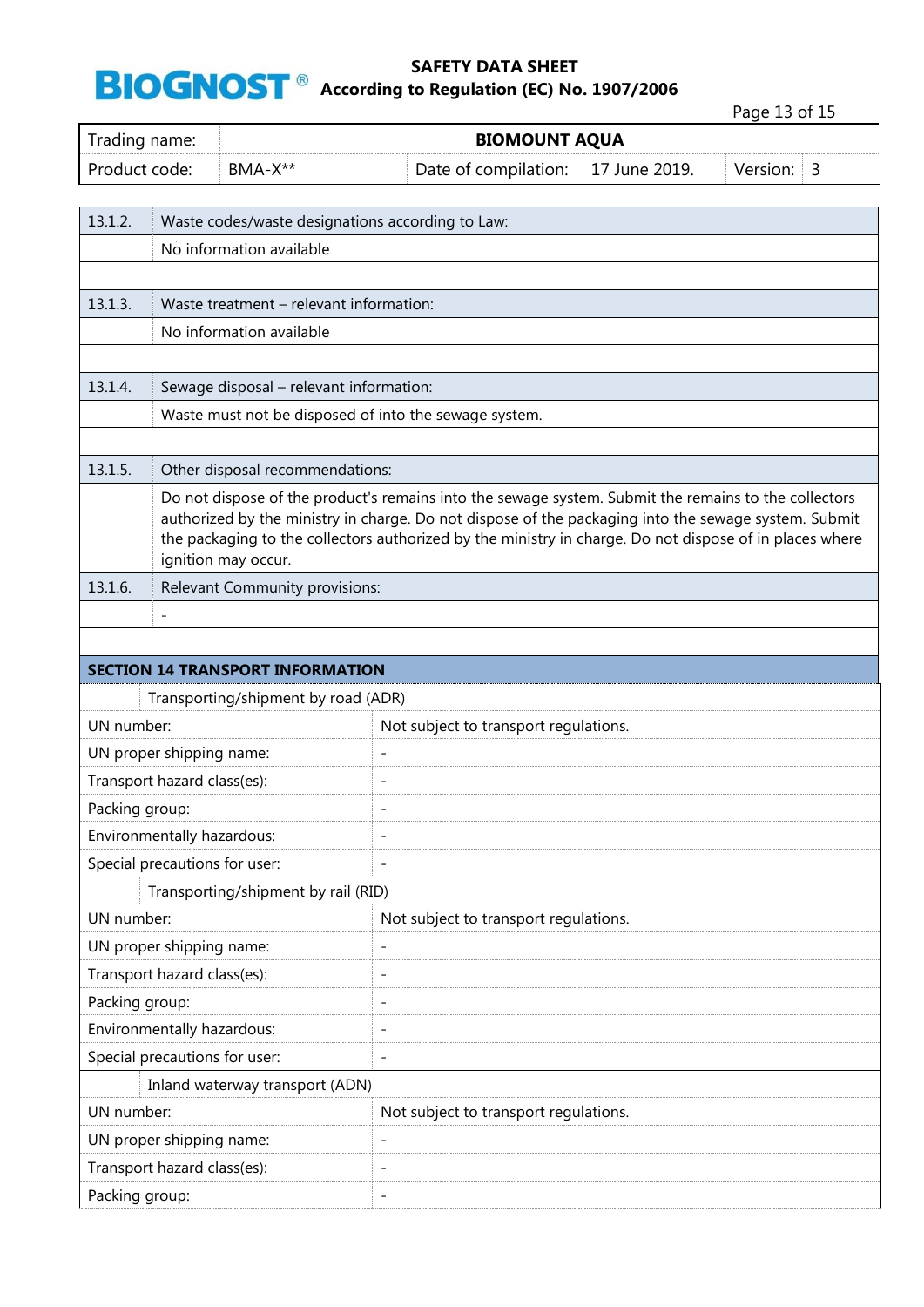**8 According to Regulation (EC) No. 1907/2006** 

Page 14 of 15

h

| Trading name:                                    | <b>BIOMOUNT AQUA</b> |                                                 |                                       |                                       |               |          |                |  |
|--------------------------------------------------|----------------------|-------------------------------------------------|---------------------------------------|---------------------------------------|---------------|----------|----------------|--|
| Product code:                                    | BMA-X**              |                                                 |                                       | Date of compilation:                  | 17 June 2019. | Version: | $\overline{3}$ |  |
|                                                  |                      |                                                 |                                       |                                       |               |          |                |  |
| Environmentally hazardous:                       |                      |                                                 | $\overline{\phantom{a}}$              |                                       |               |          |                |  |
| Special precautions for user:                    |                      |                                                 | $\overline{\phantom{a}}$              |                                       |               |          |                |  |
|                                                  |                      | Transporting/shipment by sea (IMDG)             |                                       |                                       |               |          |                |  |
| UN number:                                       |                      |                                                 |                                       | Not subject to transport regulations. |               |          |                |  |
| UN proper shipping name:                         |                      |                                                 | $\overline{\phantom{a}}$              |                                       |               |          |                |  |
| Transport hazard class(es):                      |                      |                                                 | $\overline{\phantom{a}}$              |                                       |               |          |                |  |
| Packing group:                                   |                      |                                                 | $\overline{\phantom{a}}$              |                                       |               |          |                |  |
| Environmentally hazardous:                       |                      |                                                 | $\overline{\phantom{0}}$              |                                       |               |          |                |  |
| Special precautions for user:                    |                      |                                                 | $\overline{\phantom{a}}$              |                                       |               |          |                |  |
|                                                  |                      | Transporting/shipment by air (ICAO-TI/IATA-DGR) |                                       |                                       |               |          |                |  |
| UN number:                                       |                      |                                                 | Not subject to transport regulations. |                                       |               |          |                |  |
| UN proper shipping name:                         |                      |                                                 | $\overline{\phantom{a}}$              |                                       |               |          |                |  |
| Transport hazard class(es):                      |                      |                                                 | $\overline{\phantom{a}}$              |                                       |               |          |                |  |
| Packing group:                                   |                      |                                                 | $\overline{\phantom{0}}$              |                                       |               |          |                |  |
| Environmentally hazardous:                       |                      |                                                 | $\overline{\phantom{a}}$              |                                       |               |          |                |  |
| Special precautions for user:                    |                      |                                                 | $\overline{\phantom{a}}$              |                                       |               |          |                |  |
|                                                  |                      |                                                 |                                       |                                       |               |          |                |  |
| Further information:<br>$\overline{\phantom{a}}$ |                      |                                                 |                                       |                                       |               |          |                |  |

|       | <b>SECTION 15 REGULATORY INFORMATION</b> |                                                                                                                                                                                                                                                                   |  |  |  |  |  |  |
|-------|------------------------------------------|-------------------------------------------------------------------------------------------------------------------------------------------------------------------------------------------------------------------------------------------------------------------|--|--|--|--|--|--|
| 15.1. |                                          | Safety, health and environmental regulations/legislation specific for the substance or mixture                                                                                                                                                                    |  |  |  |  |  |  |
|       | EU regulations                           |                                                                                                                                                                                                                                                                   |  |  |  |  |  |  |
|       | Authorization and/or restrictions of use |                                                                                                                                                                                                                                                                   |  |  |  |  |  |  |
|       | Authorizations:                          |                                                                                                                                                                                                                                                                   |  |  |  |  |  |  |
|       | Restrictions:                            |                                                                                                                                                                                                                                                                   |  |  |  |  |  |  |
|       |                                          | EC Regulation No. 1906/2007 and EC Regulation No. 1272/2008 of the<br>European Parliament and the European Council;                                                                                                                                               |  |  |  |  |  |  |
|       |                                          | The European Commission Regulation No. 453/2006 of 2010 on changes<br>and amendments to the Regulation (EC) No. 1907/2006 of the European<br>Parliament and Council on registration, evaluation, authorization and<br>restriction of chemical substances (REACH); |  |  |  |  |  |  |
|       | Other EU regulations:                    | EC Regulation No. 2037/200 of the European Parliament and Council from<br>29 June 2000 on substances that damage the ozone layer;                                                                                                                                 |  |  |  |  |  |  |
|       |                                          | EC Regulation No. 689/2008 of the European Parliament and Council from<br>17 June 2008 concerning the export and import of dangerous chemicals;                                                                                                                   |  |  |  |  |  |  |
|       |                                          | EC Regulation No. 850/2004 of the European Parliament and Council from<br>29 April 2004 about persistent organic pollutants;                                                                                                                                      |  |  |  |  |  |  |
|       |                                          | Directive 2008/98/EC of the European Parliament and Council of 19<br>November 2008 on waste and repealing certain Directives                                                                                                                                      |  |  |  |  |  |  |